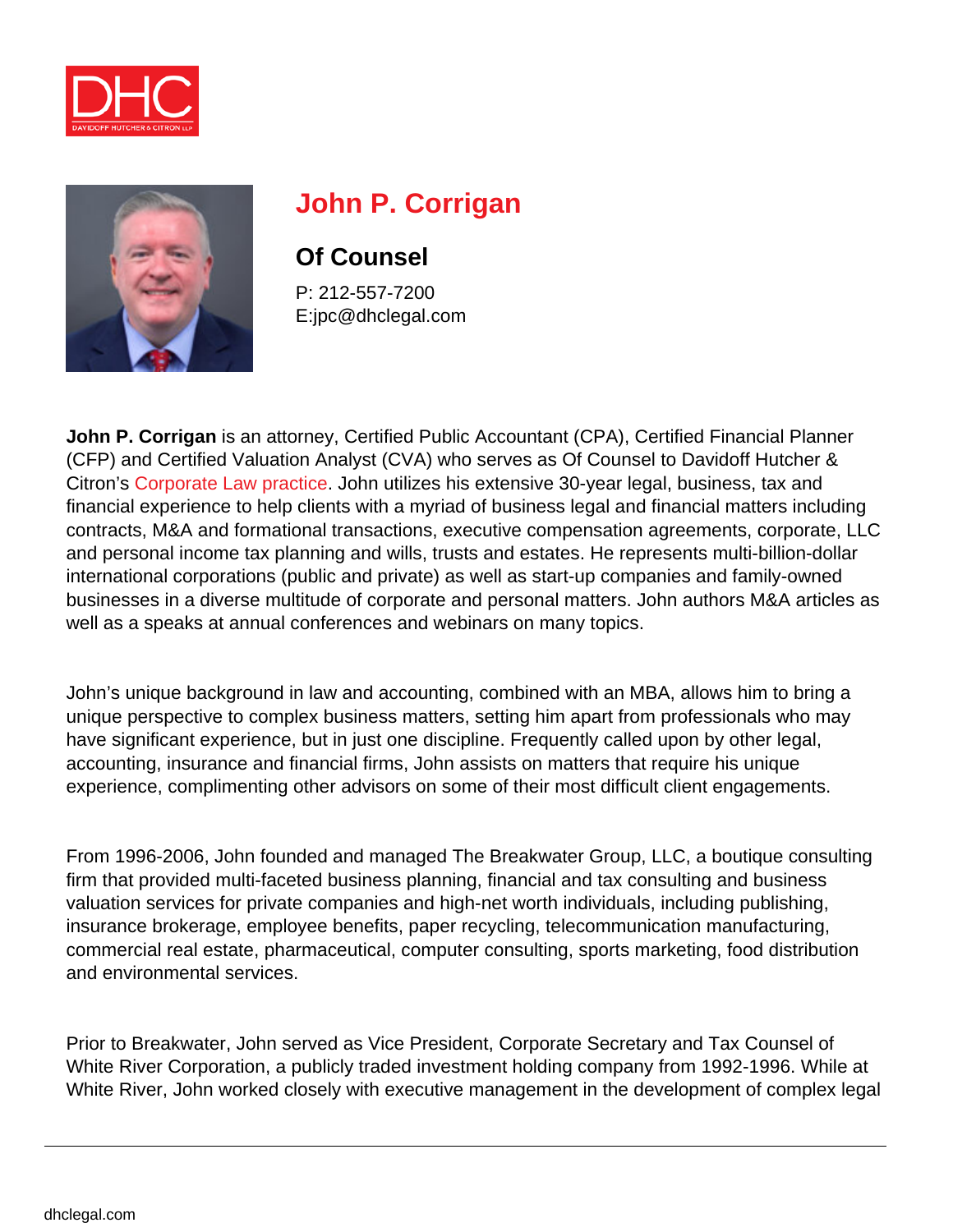

and financial strategies and was responsible for all legal, tax and employee benefit issues, including acquisition due diligence, divestiture of non-strategic operations, the design and implementation of several executive compensation plans and SEC regulatory compliance relating to White River's money management operations. He also was a key player in several tax related legislative and lobbying initiatives in Washington, DC.

From 1989-1992, John was the Assistant Tax Director of Frank B. Hall & Co., formerly a NYSElisted company and one of the nation's ten largest international insurance brokerage and benefit consulting organizations. While at Hall, John designed and implemented tax strategies for the company's foreign and domestic operations. He was also a key contributor in the firm's M&A activities.

John began his career as a Senior Tax Manager at Touche Ross & Co., a predecessor firm to Deloitte (1982—1989), one of the world's largest international accounting and consulting firms. While at Touche Ross, he specialized in the development of complex tax planning strategies for large public and private multinational corporations, as well as for high-net-worth individuals. While at Touche, John served clients in the financial services, manufacturing, petrochemical, pharmaceutical, publishing, manufacturing and real estate industries.

#### **Practices**

Corporate Law

### **Admissions**

- New York State Bar: U.S. District Court Southern District of New York
- Westchester County Bar
- Connecticut Bar
- U.S. Tax Court

#### **Education**

- Fordham University School of Law, J.D.
- Pace University, MBA, cum laude
- Pace University, BBA, cum laude